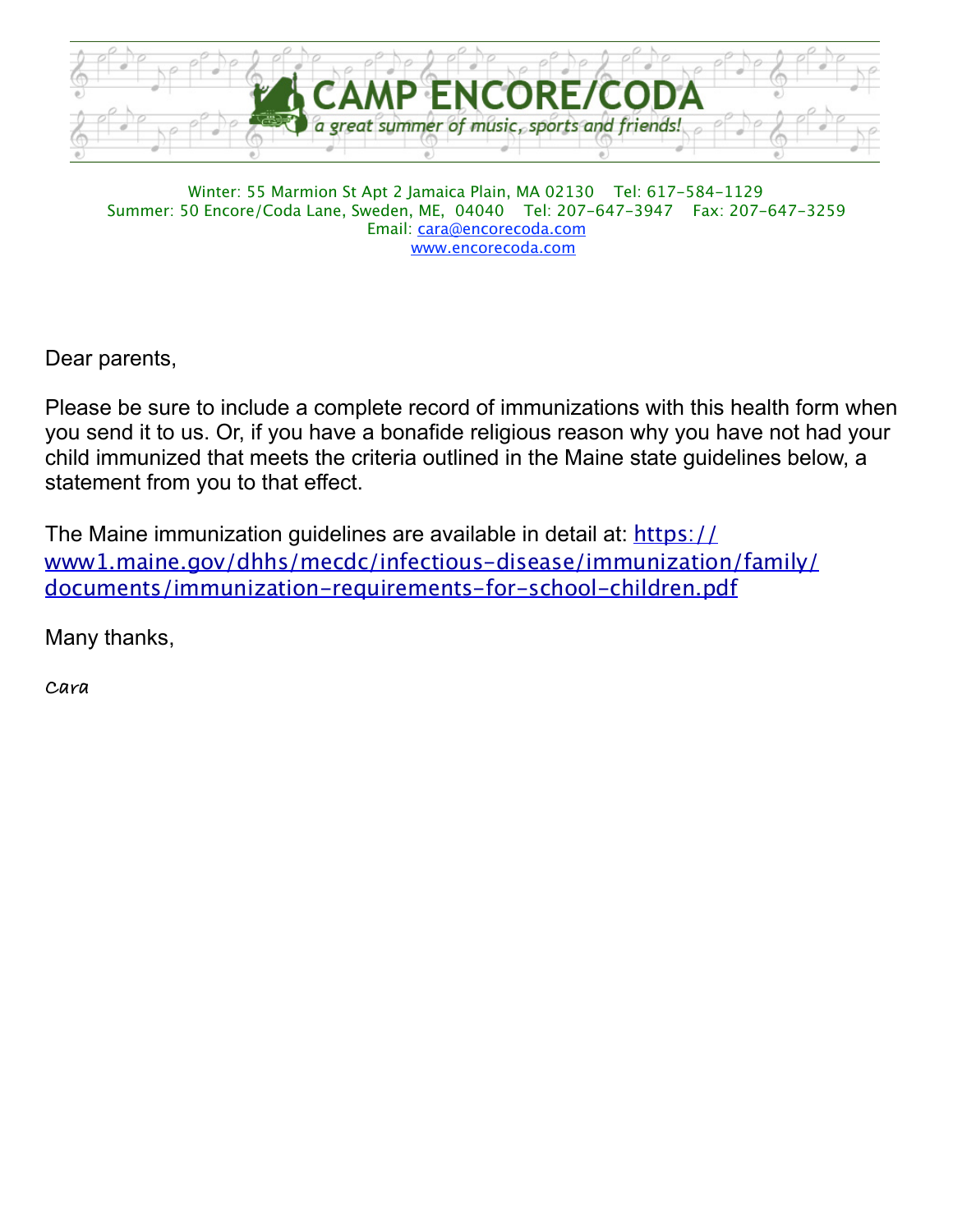

# **Camp Encore/Coda, Sweden, Maine 04040**

## **Health History and Examination Form for Campers & Staff Members**

The information on this form is not part of the camper or staff acceptance process, but is gathered to assist us in identifying appropriate care and securing emergency treatment if required. Attendance at camp is contingent on our receiving this form, appropriately completed by camper parent/guardian (or staff member) and licensed medical personnel.

If completed **before May 24th**, please scan and email to [cara@encorecoda.com](mailto:cara@encorecoda.com) or mail to: 55 Marmion St Apt 2 Jamaica Plain, MA 02130

If completed **after May 24th,** please mail to: 50 Encore/Coda Lane, Sweden, ME 04040 or fax to 207-647-3259 you can also scan and email to [cara@encorecoda.com](mailto:cara@encorecoda.com) at any time

#### **Personal Information**

| Name_<br>Last                | First                                                                           |  |  |      | Birth date by a camp and Age at camp                                                                           |         |     |
|------------------------------|---------------------------------------------------------------------------------|--|--|------|----------------------------------------------------------------------------------------------------------------|---------|-----|
|                              | Dates of Camp Attendance (circle one): 1st Session 2nd Session                  |  |  |      | Full Season Staccato Session                                                                                   | Gender: |     |
|                              | Home address <u>Street address</u>                                              |  |  |      |                                                                                                                |         |     |
|                              |                                                                                 |  |  | City |                                                                                                                | State   | Zip |
|                              |                                                                                 |  |  |      |                                                                                                                |         |     |
| Home address _               | Street address                                                                  |  |  |      |                                                                                                                |         |     |
|                              |                                                                                 |  |  |      | City                                                                                                           | State   | Zip |
|                              |                                                                                 |  |  |      |                                                                                                                |         |     |
|                              | Address <u>Street address City</u> City State State                             |  |  |      |                                                                                                                |         |     |
|                              |                                                                                 |  |  | Zip  |                                                                                                                |         |     |
|                              |                                                                                 |  |  |      |                                                                                                                |         |     |
|                              |                                                                                 |  |  |      |                                                                                                                |         |     |
|                              | Address <u>Street</u> address                                                   |  |  |      | City                                                                                                           | State   | Zip |
| <b>Insurance Information</b> | Is the participant covered by family medical/hospital insurance? [ ] Yes [ ] No |  |  |      |                                                                                                                |         |     |
|                              |                                                                                 |  |  |      |                                                                                                                |         |     |
|                              |                                                                                 |  |  |      |                                                                                                                |         |     |
|                              |                                                                                 |  |  |      | Relationship to participant example of the set of the set of the set of the set of the set of the set of the s |         |     |
|                              | Social security number of policy holder or insurance ID number                  |  |  |      |                                                                                                                |         |     |

#### **Permission to Provide Necessary Treatment or Emergency Care:**

Signature of parent or guardian or adult camper/staffer

I hereby give permission to the medical personnel selected by the camp director to order X-rays, routine tests, treatment; to release any records necessary for insurance purposes; and to provide or arrange necessary related transportation for me/or my child. I hereby give permission to the physician selected by the camp director to secure and administer treatment, including hospitalization, for the person named above. This completed form may be photocopied for trips out of camp.

| olynature or parent or guardian or addit campenstance                             |      |
|-----------------------------------------------------------------------------------|------|
| Witness                                                                           | Date |
| I understand and agree to abide by the restrictions placed on my camp activities. |      |
| Signature of minor or adult camper/staffer                                        | Date |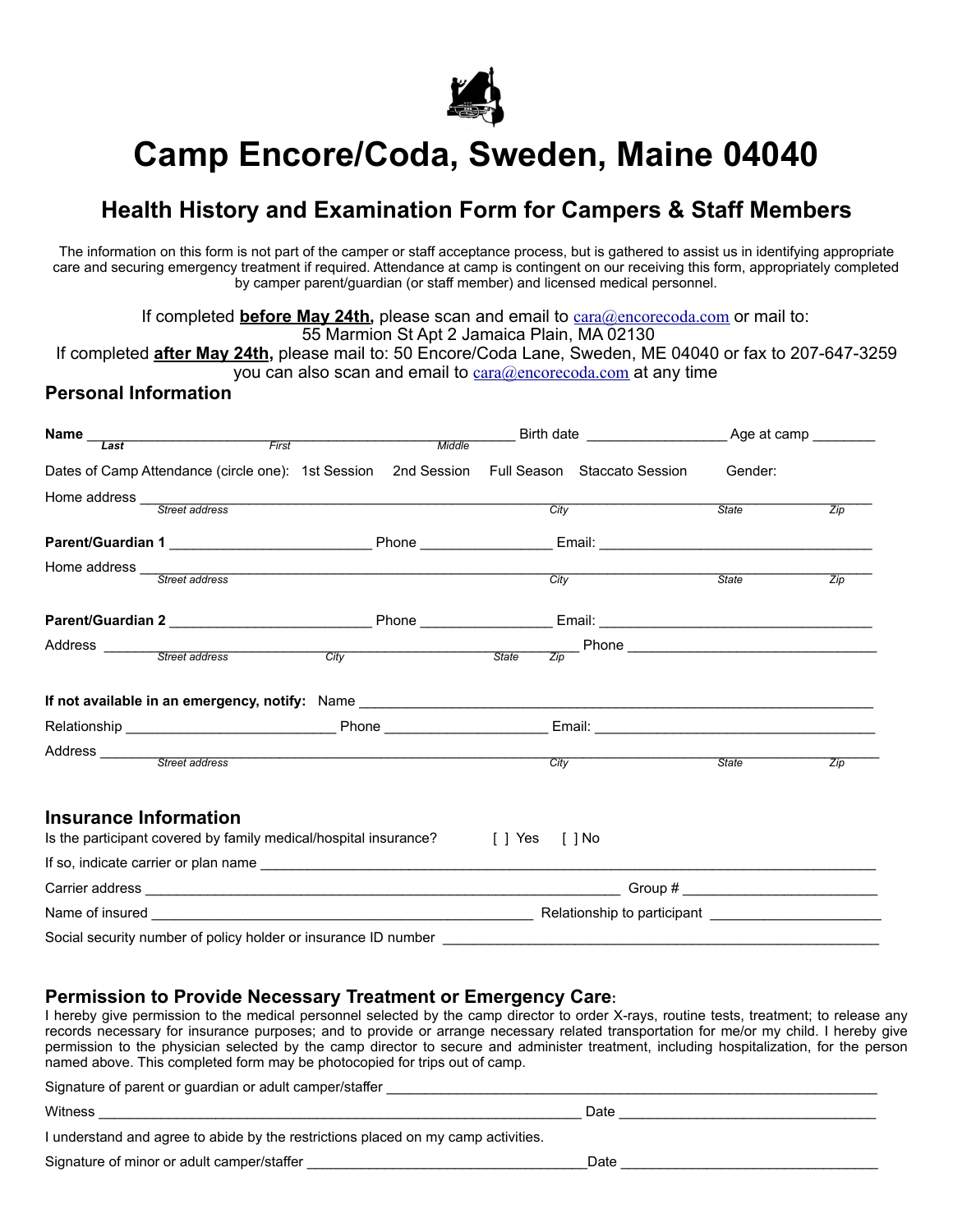#### **Health History**

The following information must be filled in by the parent/ guardian, or adult camper or staff member. The intent of this information is to provide camp health care personnel the background to provide appropriate care. Keep a copy of the completed form for your records. Any changes to this form should be provided to camp health personnel upon participant's arrival in camp. Provide complete information so that the camp can be aware of your needs.

| <b>ALLERGIES</b> List all known.              |                                                                                        | Describe reaction and management of the reaction.                                                                                                                                                                                                                                           |
|-----------------------------------------------|----------------------------------------------------------------------------------------|---------------------------------------------------------------------------------------------------------------------------------------------------------------------------------------------------------------------------------------------------------------------------------------------|
| <b>Medication allergies (list)</b>            |                                                                                        |                                                                                                                                                                                                                                                                                             |
|                                               |                                                                                        |                                                                                                                                                                                                                                                                                             |
| <b>Food allergies (list)</b>                  |                                                                                        |                                                                                                                                                                                                                                                                                             |
|                                               | Other allergies (list) - include insect stings, hay fever, asthma, animal dander, etc. |                                                                                                                                                                                                                                                                                             |
| <b>MEDICATIONS BEING TAKEN</b>                | medication, the dosage, and the frequency of administration.                           | Please list ALL medications (including over-the-counter or nonprescription drugs) taken routinely. Bring enough medication to last the entire<br>time at camp. Keep it in the original packaging/bottle that identifies the prescribing physician (if a prescription drug), the name of the |
|                                               | [ ] This person takes NO medications on a routine basis.                               |                                                                                                                                                                                                                                                                                             |
| [ ] This person takes medications as follows: |                                                                                        |                                                                                                                                                                                                                                                                                             |
|                                               |                                                                                        |                                                                                                                                                                                                                                                                                             |
|                                               |                                                                                        |                                                                                                                                                                                                                                                                                             |
|                                               |                                                                                        | Med #2 <b>Secret All Example 2008</b> Specific times taken each day                                                                                                                                                                                                                         |
|                                               |                                                                                        |                                                                                                                                                                                                                                                                                             |
|                                               |                                                                                        |                                                                                                                                                                                                                                                                                             |
|                                               |                                                                                        | Reason for taking the contract of the contract of the contract of the contract of the contract of the contract of the contract of the contract of the contract of the contract of the contract of the contract of the contract                                                              |
| Attach additional pages for more medications. |                                                                                        | Identify any medications taken during the school year that participant does/may not take during the summer:                                                                                                                                                                                 |

#### **RESTRICTIONS**

The following restrictions apply to this individual.

#### **Dietary**

- 
- 
- $\lceil$  ] Other (describe)
- [ ] Does not eat red meat [ ] Does not eat pork [ ] Does not eat poultry
	-
- 
- [ ] Does not eat eggs [ ] Does not eat dairy products

**Explain any restrictions to activity** (e.g. what cannot be done, what adaptations or limitations are necessary)

 $\_$  , and the state of the state of the state of the state of the state of the state of the state of the state of the state of the state of the state of the state of the state of the state of the state of the state of the

 $\_$  , and the state of the state of the state of the state of the state of the state of the state of the state of the state of the state of the state of the state of the state of the state of the state of the state of the  $\_$  , and the state of the state of the state of the state of the state of the state of the state of the state of the state of the state of the state of the state of the state of the state of the state of the state of the  $\_$  , and the state of the state of the state of the state of the state of the state of the state of the state of the state of the state of the state of the state of the state of the state of the state of the state of the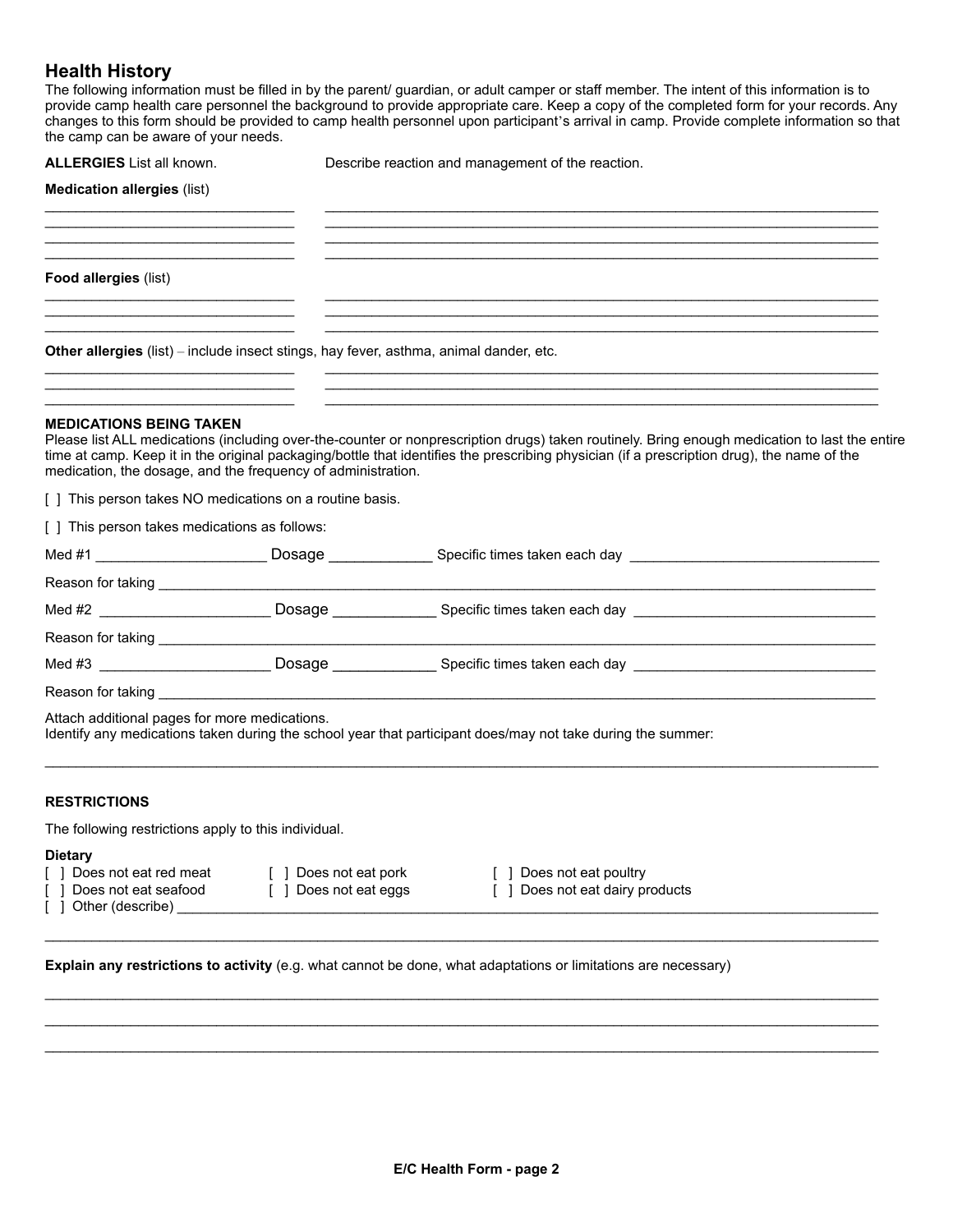#### **General Questions** (Explain "yes" answers below.)

|     | Has/does the participant:<br>Yes No                                   |  |  | Yes No |                                                       |  |  |  |
|-----|-----------------------------------------------------------------------|--|--|--------|-------------------------------------------------------|--|--|--|
| 1.  | Had any recent injury, illness or                                     |  |  |        | 17. Ever had problems with joints                     |  |  |  |
|     |                                                                       |  |  |        |                                                       |  |  |  |
| 2.  | Have a chronic or recurring illness/condition? [ ] [ ]                |  |  |        | 18. Have an orthodontic appliance being               |  |  |  |
| 3.  |                                                                       |  |  |        |                                                       |  |  |  |
| 4.  |                                                                       |  |  |        | 19. Have any skin problems                            |  |  |  |
| 5.  |                                                                       |  |  |        |                                                       |  |  |  |
| 6.  |                                                                       |  |  |        |                                                       |  |  |  |
| 7.  |                                                                       |  |  |        |                                                       |  |  |  |
| 8.  | Wear glasses, contacts or protective                                  |  |  |        | 22. Had mononucleosis in the past 12 months? [ ] [ ]  |  |  |  |
|     |                                                                       |  |  |        | 23. Had problems with diarrhea/constipation? [ ] [ ]  |  |  |  |
| 9.  |                                                                       |  |  |        |                                                       |  |  |  |
| 10. |                                                                       |  |  |        | 25. If female, have an abnormal menstrual             |  |  |  |
| 11. |                                                                       |  |  |        |                                                       |  |  |  |
| 12. |                                                                       |  |  |        |                                                       |  |  |  |
| 13. | Ever had chest pain during or after exercise? [ ] [ ]                 |  |  |        |                                                       |  |  |  |
| 14. |                                                                       |  |  |        | 28. Ever had emotional difficulties for which [ ] [ ] |  |  |  |
|     | 15. Ever been diagnosed with a heart murmur? [ ] [ ]                  |  |  |        |                                                       |  |  |  |
|     |                                                                       |  |  |        |                                                       |  |  |  |
|     | Please explain any "yes" answers, noting the number of the questions. |  |  |        |                                                       |  |  |  |

 $\_$  , and the state of the state of the state of the state of the state of the state of the state of the state of the state of the state of the state of the state of the state of the state of the state of the state of the  $\_$  , and the state of the state of the state of the state of the state of the state of the state of the state of the state of the state of the state of the state of the state of the state of the state of the state of the

| Which of the following                                                                                                                                                                                                                                                                                                                                                                                     | Please give all dates of immunization for: |            |                                     |  |  |  |  |  |  |
|------------------------------------------------------------------------------------------------------------------------------------------------------------------------------------------------------------------------------------------------------------------------------------------------------------------------------------------------------------------------------------------------------------|--------------------------------------------|------------|-------------------------------------|--|--|--|--|--|--|
| has the participant had?                                                                                                                                                                                                                                                                                                                                                                                   | Dates:<br>Vaccine:                         |            | Mo/Yr Mo/Yr Mo/Yr Mo/Yr Mo/Yr Mo/Yr |  |  |  |  |  |  |
| [ ] Measles                                                                                                                                                                                                                                                                                                                                                                                                | <b>DTP</b>                                 |            |                                     |  |  |  |  |  |  |
| [ ] Chicken pox                                                                                                                                                                                                                                                                                                                                                                                            |                                            |            |                                     |  |  |  |  |  |  |
| [ ] German measles                                                                                                                                                                                                                                                                                                                                                                                         | <b>Tetanus</b><br>Polio                    |            |                                     |  |  |  |  |  |  |
| [ ] Mumps                                                                                                                                                                                                                                                                                                                                                                                                  |                                            |            |                                     |  |  |  |  |  |  |
| [ ] Hepatitis                                                                                                                                                                                                                                                                                                                                                                                              |                                            | <b>MMR</b> |                                     |  |  |  |  |  |  |
|                                                                                                                                                                                                                                                                                                                                                                                                            | or Measles                                 |            |                                     |  |  |  |  |  |  |
| <b>TB Mantoux Test</b><br>Date of last test                                                                                                                                                                                                                                                                                                                                                                | or Mumps<br>or Rubella                     |            |                                     |  |  |  |  |  |  |
| Result: [ ] Positive [ ] Negative                                                                                                                                                                                                                                                                                                                                                                          | Haemophilus influenza B                    |            |                                     |  |  |  |  |  |  |
|                                                                                                                                                                                                                                                                                                                                                                                                            | <b>Hepatitis B</b>                         |            |                                     |  |  |  |  |  |  |
|                                                                                                                                                                                                                                                                                                                                                                                                            | Varicella (chicken pox)                    |            |                                     |  |  |  |  |  |  |
|                                                                                                                                                                                                                                                                                                                                                                                                            | <b>BCG</b>                                 |            |                                     |  |  |  |  |  |  |
|                                                                                                                                                                                                                                                                                                                                                                                                            |                                            |            |                                     |  |  |  |  |  |  |
|                                                                                                                                                                                                                                                                                                                                                                                                            |                                            |            |                                     |  |  |  |  |  |  |
|                                                                                                                                                                                                                                                                                                                                                                                                            |                                            |            |                                     |  |  |  |  |  |  |
|                                                                                                                                                                                                                                                                                                                                                                                                            |                                            |            |                                     |  |  |  |  |  |  |
|                                                                                                                                                                                                                                                                                                                                                                                                            |                                            |            |                                     |  |  |  |  |  |  |
| Use this space to provide any additional information about the participant's behavior<br>and physical, emotional, or mental health about which the camp should be aware.<br>Name of family dentist/orthodontist example and the control of the control of the control of family dentist/orthodontist example and the control of the control of the control of the control of the control of the control of |                                            |            |                                     |  |  |  |  |  |  |
| and the person herein described has permission to engage in all camp activities except as noted.                                                                                                                                                                                                                                                                                                           |                                            |            |                                     |  |  |  |  |  |  |